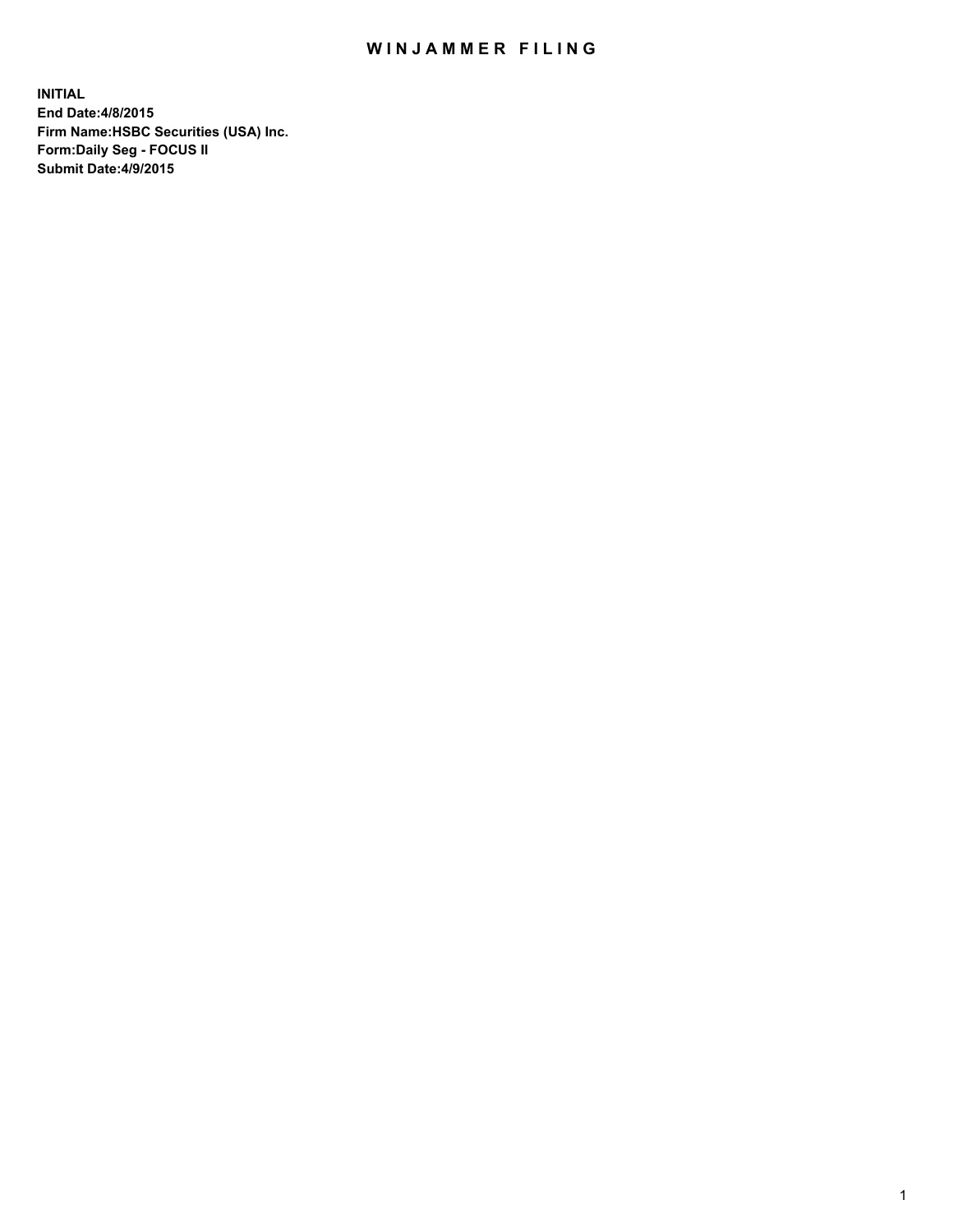## **INITIAL End Date:4/8/2015 Firm Name:HSBC Securities (USA) Inc. Form:Daily Seg - FOCUS II Submit Date:4/9/2015 Daily Segregation - Cover Page**

| Name of Company<br><b>Contact Name</b><br><b>Contact Phone Number</b><br><b>Contact Email Address</b>                                                                                                                                                                                                                         | <b>HSBC Securities (USA) Inc.</b><br><b>Steven Richardson</b><br>212-525-6445<br>steven.richardson@us.hsbc.com |
|-------------------------------------------------------------------------------------------------------------------------------------------------------------------------------------------------------------------------------------------------------------------------------------------------------------------------------|----------------------------------------------------------------------------------------------------------------|
| FCM's Customer Segregated Funds Residual Interest Target (choose one):<br>a. Minimum dollar amount: ; or<br>b. Minimum percentage of customer segregated funds required:% ; or<br>c. Dollar amount range between: and; or<br>d. Percentage range of customer segregated funds required between: % and %.                      | 50,000,000<br>0 <sub>0</sub><br>00                                                                             |
| FCM's Customer Secured Amount Funds Residual Interest Target (choose one):<br>a. Minimum dollar amount: ; or<br>b. Minimum percentage of customer secured funds required:%; or<br>c. Dollar amount range between: and; or<br>d. Percentage range of customer secured funds required between: % and %.                         | 10,000,000<br>00<br>00                                                                                         |
| FCM's Cleared Swaps Customer Collateral Residual Interest Target (choose one):<br>a. Minimum dollar amount: ; or<br>b. Minimum percentage of cleared swaps customer collateral required:%; or<br>c. Dollar amount range between: and; or<br>d. Percentage range of cleared swaps customer collateral required between:% and%. | 30,000,000<br>0 <sub>0</sub><br>00                                                                             |

Attach supporting documents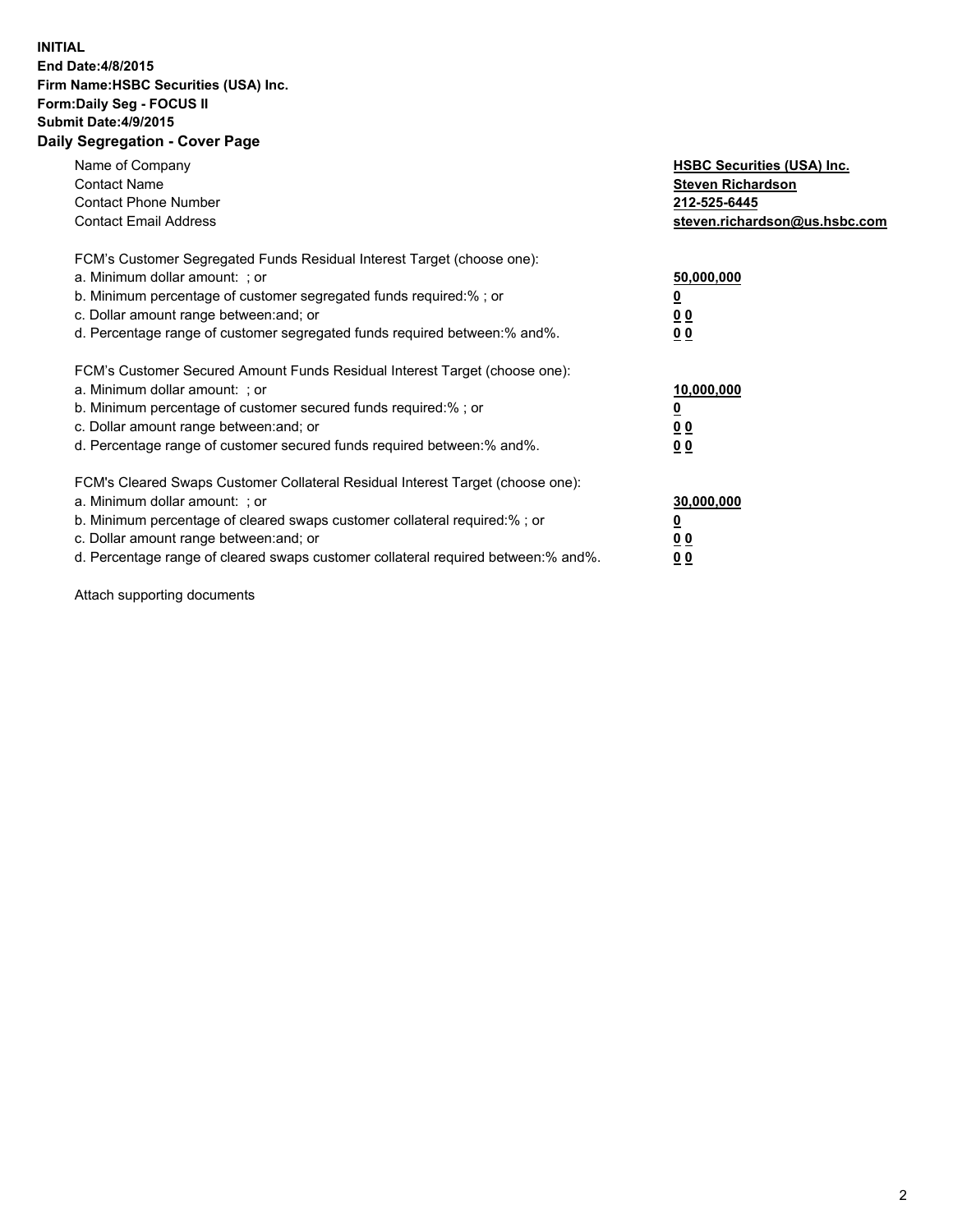**INITIAL End Date:4/8/2015 Firm Name:HSBC Securities (USA) Inc. Form:Daily Seg - FOCUS II Submit Date:4/9/2015 Daily Segregation - Secured Amounts** Foreign Futures and Foreign Options Secured Amounts Amount required to be set aside pursuant to law, rule or regulation of a foreign government or a rule of a self-regulatory organization authorized thereunder **0** [7305] 1. Net ledger balance - Foreign Futures and Foreign Option Trading - All Customers A. Cash **121,252,217** [7315] B. Securities (at market) **30,503,882** [7317] 2. Net unrealized profit (loss) in open futures contracts traded on a foreign board of trade **17,913,523** [7325] 3. Exchange traded options a. Market value of open option contracts purchased on a foreign board of trade **0** [7335] b. Market value of open contracts granted (sold) on a foreign board of trade **0** [7337] 4. Net equity (deficit) (add lines 1. 2. and 3.) **169,669,622** [7345] 5. Account liquidating to a deficit and account with a debit balances - gross amount **840,474** [7351] Less: amount offset by customer owned securities **-840,312** [7352] **162** [7354] 6. Amount required to be set aside as the secured amount - Net Liquidating Equity Method (add lines 4 and 5) **169,669,784** [7355] 7. Greater of amount required to be set aside pursuant to foreign jurisdiction (above) or line 6. **169,669,784** [7360] FUNDS DEPOSITED IN SEPARATE REGULATION 30.7 ACCOUNTS 1. Cash in banks A. Banks located in the United States **31,292,337** [7500] B. Other banks qualified under Regulation 30.7 **0** [7520] **31,292,337** [7530] 2. Securities A. In safekeeping with banks located in the United States **75,503,882** [7540] B. In safekeeping with other banks qualified under Regulation 30.7 **0** [7560] **75,503,882** [7570] 3. Equities with registered futures commission merchants A. Cash **0** [7580] B. Securities **0** [7590] C. Unrealized gain (loss) on open futures contracts **0** [7600] D. Value of long option contracts **0** [7610] E. Value of short option contracts **0** [7615] **0** [7620] 4. Amounts held by clearing organizations of foreign boards of trade A. Cash **0** [7640] B. Securities **0** [7650] C. Amount due to (from) clearing organization - daily variation **0** [7660] D. Value of long option contracts **0** [7670] E. Value of short option contracts **0** [7675] **0** [7680] 5. Amounts held by members of foreign boards of trade A. Cash **66,081,577** [7700] B. Securities **0** [7710] C. Unrealized gain (loss) on open futures contracts **17,913,523** [7720] D. Value of long option contracts **0** [7730] E. Value of short option contracts **0** [7735] **83,995,100** [7740] 6. Amounts with other depositories designated by a foreign board of trade **0** [7760] 7. Segregated funds on hand **0** [7765] 8. Total funds in separate section 30.7 accounts **190,791,319** [7770] 9. Excess (deficiency) Set Aside for Secured Amount (subtract line 7 Secured Statement Page 1 from Line 8) **21,121,535** [7380] 10. Management Target Amount for Excess funds in separate section 30.7 accounts **10,000,000** [7780] 11. Excess (deficiency) funds in separate 30.7 accounts over (under) Management Target **11,121,535** [7785]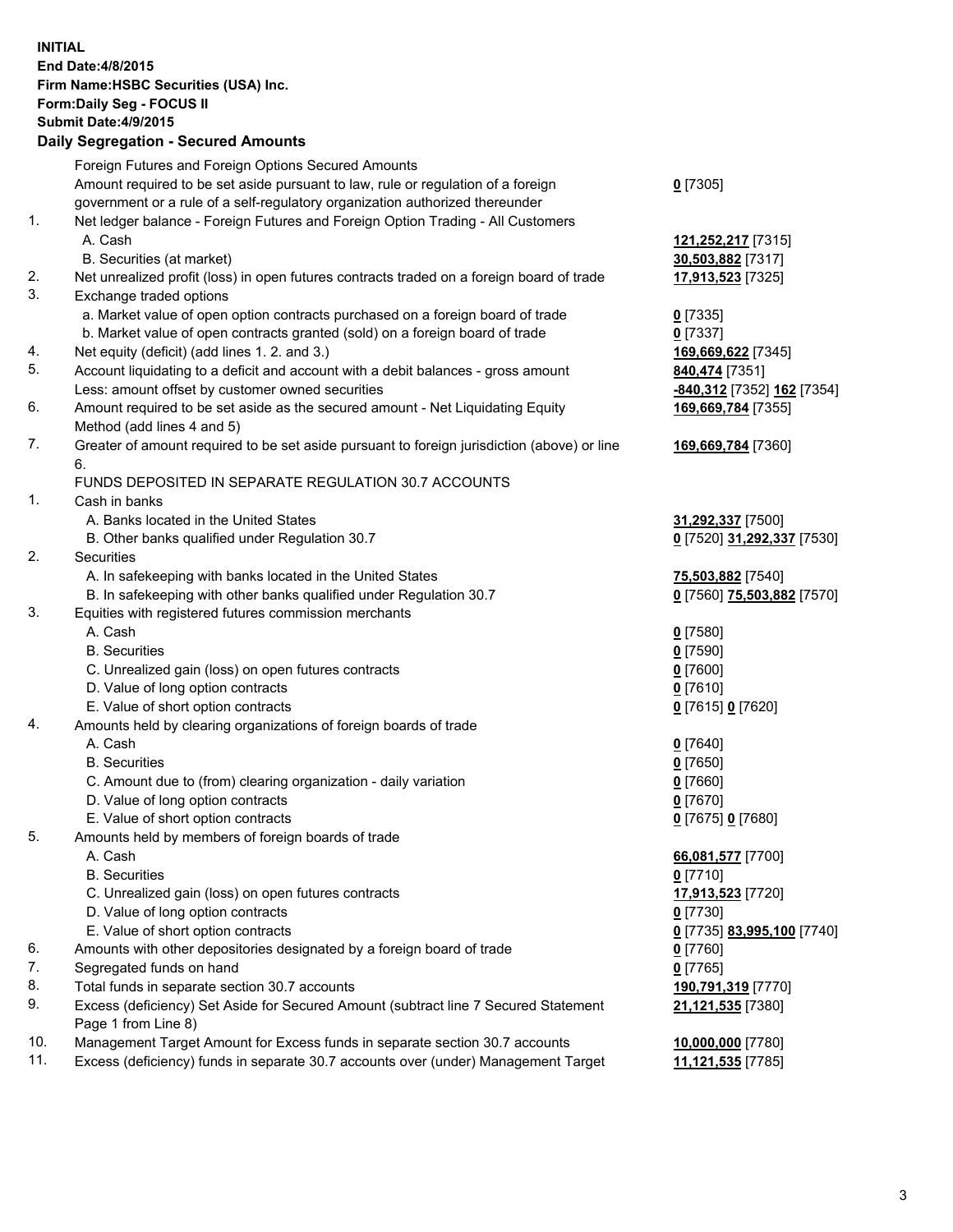| <b>INITIAL</b> | End Date: 4/8/2015<br>Firm Name: HSBC Securities (USA) Inc.<br>Form: Daily Seg - FOCUS II      |                          |
|----------------|------------------------------------------------------------------------------------------------|--------------------------|
|                | <b>Submit Date: 4/9/2015</b>                                                                   |                          |
|                | Daily Segregation - Segregation Statement                                                      |                          |
|                | SEGREGATION REQUIREMENTS(Section 4d(2) of the CEAct)                                           |                          |
| 1.             | Net ledger balance                                                                             |                          |
|                | A. Cash                                                                                        | 306,349,058 [7010]       |
|                | B. Securities (at market)                                                                      | 635,194,445 [7020]       |
| 2.             | Net unrealized profit (loss) in open futures contracts traded on a contract market             | 124,216,768 [7030]       |
| 3.             | Exchange traded options                                                                        |                          |
|                | A. Add market value of open option contracts purchased on a contract market                    | 92,270,593 [7032]        |
|                | B. Deduct market value of open option contracts granted (sold) on a contract market            | -8,035,981 [7033]        |
| 4.             | Net equity (deficit) (add lines 1, 2 and 3)                                                    | 1,149,994,883 [7040]     |
| 5.             | Accounts liquidating to a deficit and accounts with                                            |                          |
|                | debit balances - gross amount                                                                  | 214,786 [7045]           |
|                | Less: amount offset by customer securities                                                     | -214,786 [7047] 0 [7050] |
| 6.             | Amount required to be segregated (add lines 4 and 5)                                           | 1,149,994,883 [7060]     |
|                | FUNDS IN SEGREGATED ACCOUNTS                                                                   |                          |
| 7.             | Deposited in segregated funds bank accounts                                                    |                          |
|                | A. Cash                                                                                        | 22,852,345 [7070]        |
|                | B. Securities representing investments of customers' funds (at market)                         | $0$ [7080]               |
|                | C. Securities held for particular customers or option customers in lieu of cash (at<br>market) | 171,191,907 [7090]       |
| 8.             | Margins on deposit with derivatives clearing organizations of contract markets                 |                          |
|                | A. Cash                                                                                        | 245,345,005 [7100]       |
|                | B. Securities representing investments of customers' funds (at market)                         | 205,246,427 [7110]       |
|                | C. Securities held for particular customers or option customers in lieu of cash (at            | 464,002,538 [7120]       |
|                | market)                                                                                        |                          |
| 9.             | Net settlement from (to) derivatives clearing organizations of contract markets                | 10,453,475 [7130]        |
| 10.            | Exchange traded options                                                                        |                          |
|                | A. Value of open long option contracts                                                         | 92,270,593 [7132]        |
|                | B. Value of open short option contracts                                                        | -8,035,981 [7133]        |
| 11.            | Net equities with other FCMs                                                                   |                          |
|                | A. Net liquidating equity                                                                      | 37,903,821 [7140]        |
|                | B. Securities representing investments of customers' funds (at market)                         | <u>0</u> [7160]          |
|                | C. Securities held for particular customers or option customers in lieu of cash (at            | $0$ [7170]               |
|                | market)                                                                                        |                          |
| 12.            | Segregated funds on hand                                                                       | $0$ [7150]               |
| 13.            | Total amount in segregation (add lines 7 through 12)                                           | 1,241,230,130 [7180]     |
| 14.            | Excess (deficiency) funds in segregation (subtract line 6 from line 13)                        | 91,235,247 [7190]        |
| 15.            | Management Target Amount for Excess funds in segregation                                       | 50,000,000 [7194]        |
| 16.            | Excess (deficiency) funds in segregation over (under) Management Target Amount                 | 41,235,247 [7198]        |
|                | Excess                                                                                         |                          |